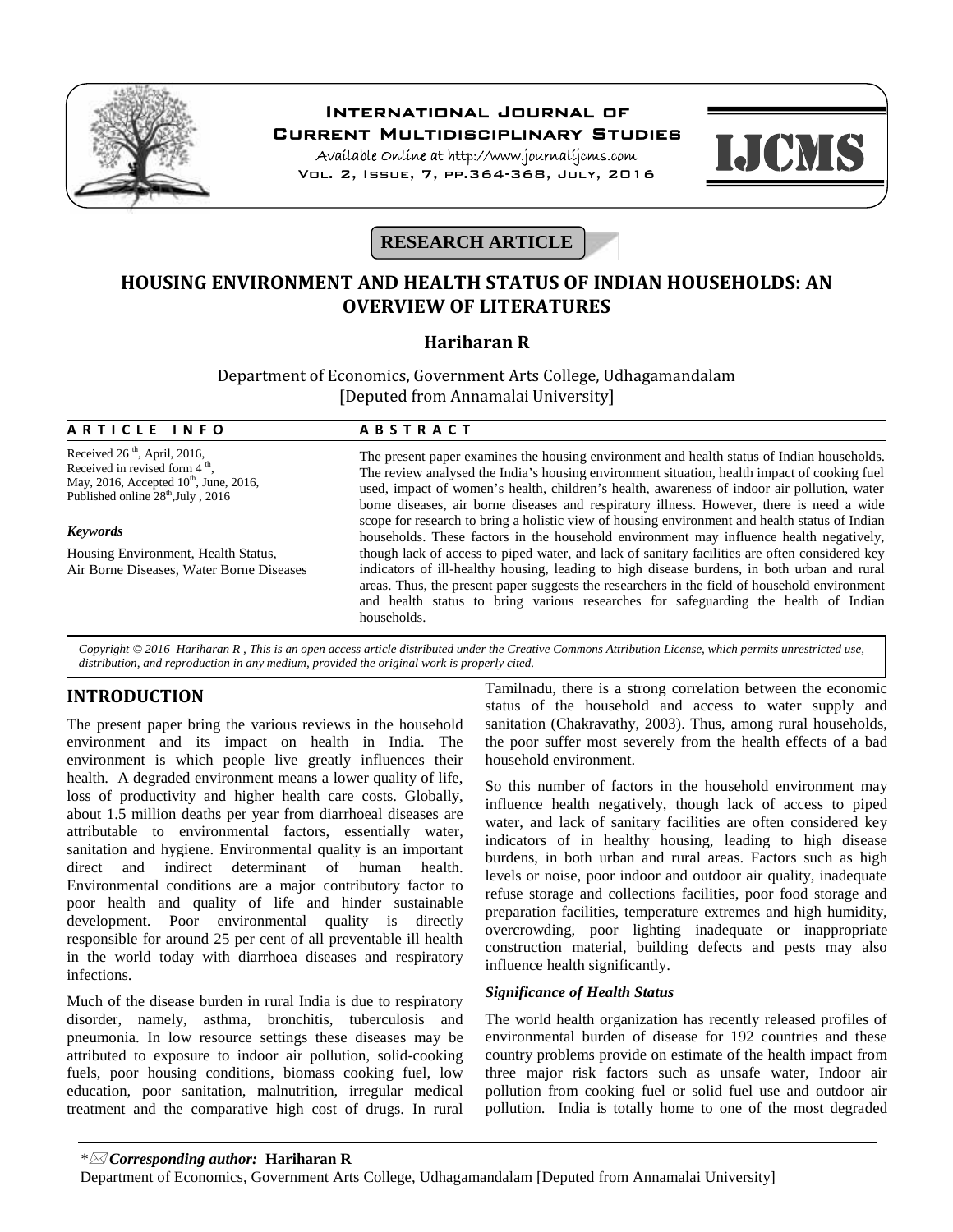environmental in the world and is paying a very heavy health and economic price for it. According to Richard (2001) estimates the premature death and illness due to major environmental health risks accounts for nearly 20 per cent of the total burden of disease in India and 18 per cent of the total burden of disease in India such as diarrhoea diseases; hepatitis, tropical cluster diseases and respiratory infections in infants and children under the age of 5.

The environmental factors account for about 20 per cent of the total burden of disease in India. Over 90 per cent of this is associated with traditional environmental risks, such as lack of access to a protected water supply and sanitation and indoor air pollution resulting from the use of biomass fuels. The largest portion of the environmental burden of ill health is borne by people in rural areas, where access to basic infrastructure services is lower and where baseline infant and child mortality rates are higher than in urban India. In rural areas, environmental factors account for 22–23 per cent of the burden of disease. This burden is almost entirely caused by the lack of access to water and sanitation facilities and by exposure to indoor air pollution (89% of the rural population relies on wood and dung cakes for cooking fuel) and contaminated drinking water. Thus while modern environmental risks linked to industrial pollution and urban development also exist and are growing, environmental health is still to a large degree a rural health issues.

Unsafe water and lack of sanitation and hygiene (WSH) is a key risk factor for diarrhoeal and other diseases. Worldwide, unsafe WSH has been estimated to account for 3.1 per cent of all deaths. Simon et al., (2007) report reveals that the World Health Organization estimates are 0.75 cases of diarrhoea per person worldwide every year. This rate varies between regions, sub-Saharan Africa having the highest rate of 1.29 cases per person annually. These differentials indicate potential for reducing the disease burden through improvements in provision of water and sanitation services and changes in hygiene behaviour.

Indoor and outdoor air qualities are two of the main environmental factors of concern for acute lower respiratory infections. Overall, 50 per cent of the health burden of malnutrition was estimated to be attributable to the environment and in particular to poor water, sanitation and hygiene. Indoor air pollution from burning of low quality fuels, such as charcoal or animal dung, has been largely considered a rural problem yet many urban residents of the developing world rely on biomass fuels for cooking and heating. Women and young children who often spend many hours indoors and cooking over open fires indeed they face greatest exposure to pollutants from indoor and outdoor air (Smit, 2000).

### **LITERATURE REVIEW**

The literature on household environment and health status is very large at national and international level. But, this paper reviews the important studies in the area of household environment and health status. *Annual report of Indian Government (1985-1986)* census found that biomass cooking fuels may be strongly associated with the risk of Tuberculosis. This situation leads an Indian Tuberculosis prevalence of 138 per 100 000, while the world average is 59.7 per 100 000. India

has a 30 per cent global Tuberculosis burden in India one person dies every minute from Tuberculosis.

*Selwyn (1990)* focused that the epidemiology of acute respiratory tract infections in young children Comparison of finding from several developing countries. The incidence of pneumonia in developing countries may reach 10 percent but it is approximately 16 percent in India. This study explains that children less than 5 years of age were found to be at high risk and at exceptionally high risk in Haryana state. The most frequent underlying causes of persistent pneumonia in children were post-tubercular bronchitis and asthma, or due to poor neonatal care management. A prehistory of asthma is a useful prognosis for early action for prevention of severe pneumonia. Another predominant cause for pneumonia is malnutrition, as the relative risk is 2.3 in the malnourished. Poor economic status and keeping animals at home were also associated with a high-risk of pneumonia.

*National Family Health Survey (1992-1993)* study was examines the relationship between use of biomass fuels for cooking and the prevalence of partial or complete blindness among persons age 30 years and older in India, after statistically controlling for the effects of several potentially confounding variables. Finding of this study 3 percent suffering from blindness in India translates into almost 3 million partially or completely blind people in the country. In the NFHS, the prevalence of partial or complete blindness increases dramatically with age, reaching 16 percent among 60-69 year olds and 23 percent among those over 70.

*Sharma et al., (1998)* studies have explained that Indoor air quality and acute lower respiratory infection in India urban slums. This study shown that biomass smoke is an important cause of indoor pollution and it is one of the predisposing factors in Acute Respiratory Infection. like asthma and rhinitis. The highest exposure is most likely experienced by women, infants and young children. Exposure to pollution from wood burning stoves is associated with severe respiratory symptoms and mortality. Indoor air pollution from the combustion of biomass or solid fuels has been implicated, with varying degrees of evidence, as a causal agent of asthma. Exposure to biomass smoke has been strongly associated with ARI in preschool age children. However, a study of preschool age children has demonstrated a relationship between biomass smoke and ARI.

*Mishra et al., (1999)* study has involving in India 170,000 people, which controlled for socioeconomic, housing and geographic differences, showed that partial or complete blindness was more strongly associated with use of biomass fuel than other fuel types. Also in India, a recent case control study of senile cataract found cooking with inexpensive fuels to be a risk factor. If indeed cooking smoke is proven to be a causal factor, the public health implications may be large given the size of the populations at risk.

*National Family Health Survey (1999)* examines the cooking with biomass fuels increases the risk of tuberculosis. This report has analysis the health problems, indoor air pollution poses greater health risks in developing countries such as India. The National Family Health Survey Collected information from a nationally representative sample of 88,562 household, that included 260,162 adults age 20 and above. The primary type of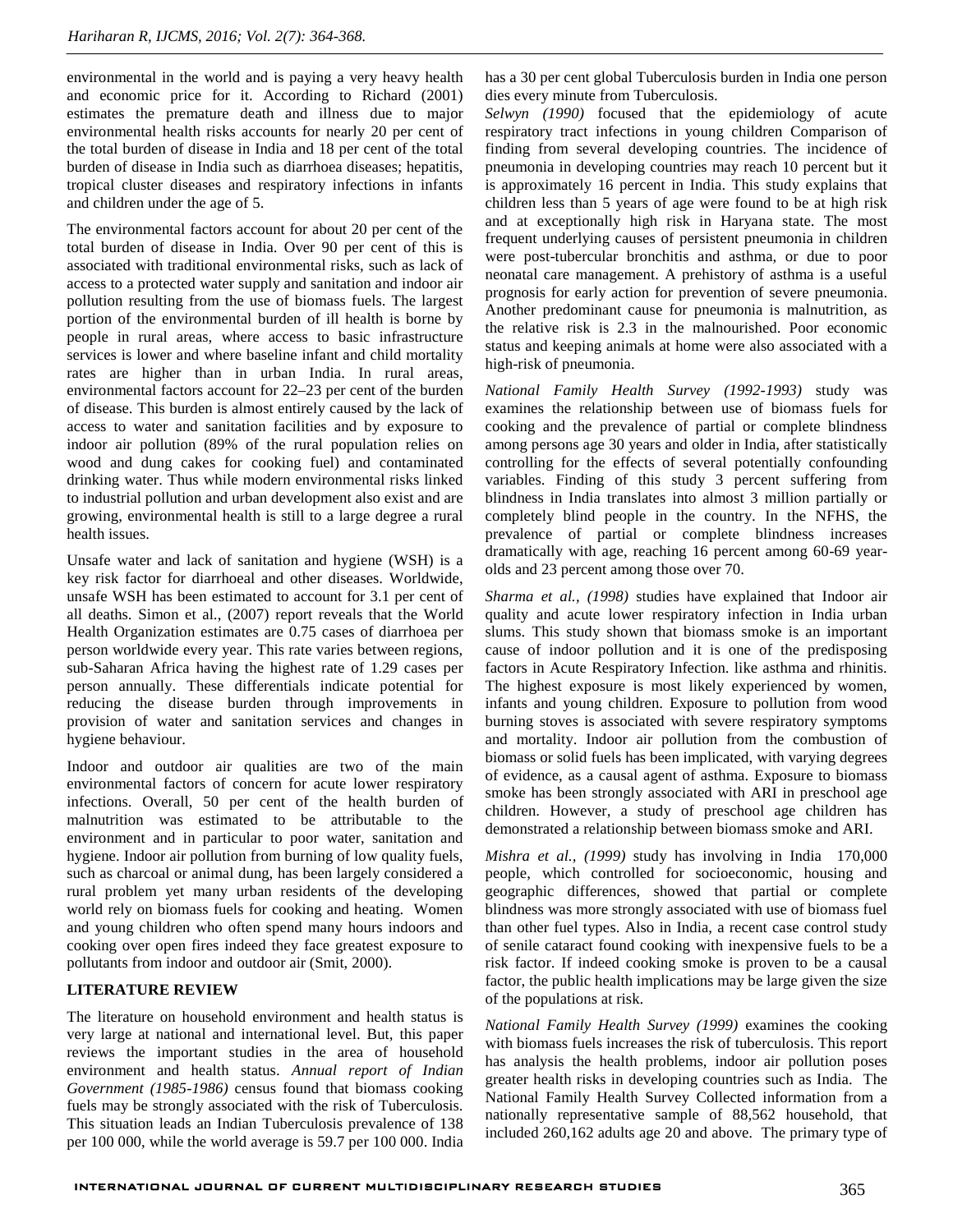cooking fuel used in this household and the prevalence of active tuberculosis affected by the household members. This result of the report that adult in households that look with biomass fuels such as wood and dung suffer a significantly higher risk of tuberculosis than adults in households that cook with cleaner fuels and 51 per cent of the active tuberculosis can be attributed to exposure to cooking smoke from biomass fuels. *Vinod et al., (1999)* attempt to study biomass cooking fuels and prevalence of blindness in India. This study analysis the relationship between type of working fuel and the prevalence of partial and complete blindness in India using data on demographic socioeconomic and health information from a probability sample of 88562 households covering a total of 514827 persons at age of 30. The effect are strong and significant for partial blindness but not for complete blindness. The level of risk and extent of biomass fuel use in India indicate that 18 per cent of partial and complete blindness among persons age 30 and older may be attributes to biomass fuel use. The result strongly suggests that smoke exposure from the use to biomass fuels for looking substantially increases the risk of partial blindness.

*Jyothi and Vijay (2000)* have studied the bio fuels, pollution and health linkages survey of rural Tamil Nadu. This report examine the first at how the fuel supply is obtained, fuel consumption patterns and whether people have the desire to change it second how the exposure to pollution form these fuels vary with attributes such as kitchen locations cooking practices, type of housing and thirdly health impact on women due to prolonged exposure and the response of medical professionals. This survey were collected of data covering 5,028 household from 30 villages and 4 district villages were selected using multistage sampling design. Then stratification of each selected district was done by village population size. The results of this study show that fuel wood is that main sources of cooking fuel. Average consumption of fuel wood is 2.5kg per household per day in the area. Only 8 per cent of the households were using been fuels vice kerosene or liquid petroleum gas for cooking purpose whereas 61 per cent were using fuel. Result of the survey reveals that only 10 per cent households are wiling send some money to improve the air quality in the kitchen.

*Smith and Mehta (2000)* studies estimate the number of premature deaths (mainly among young children) caused by indoor air pollution at 400,000-2 million per year, while 40,000-300,000 adult deaths per year are attributed to urban air pollution.

*World Bank (2001)* report examines the linkages between health and environment, particularly child survival in Andhra Pradesh. This report estimates the burden of disease associated with environmental factors, based on two different methods. The first- and more familiar method uses a bottom-up approach by assigning different shares of the various components of the total burden of disease to environmental factors based on expert judgment and assessments from the literature. The second method is based on the results of determinants of infant and child mortality in India, which focused specifically on indicators of the quality of the household environment. This investigation uses the National Family Health Survey of 1992- 93 with a sample size of almost 90,000 households, including

about 60,000 children born in the preceding five years. Finding of this report the household access to a private water supply reduces child mortality by about 32 percent in urban areas but by only 3 percent in rural areas, which is not significant and there is no significant difference between urban and rural areas in the reduction in child mortality for a household resulting from access of this household to private sanitation facilities.

*Mahalannabis et al., (2002)* have explained those risk factors for pneumonia in infants young children and the role of solid fuel for cooking. This case control study has been shown that 59 percent of households rely on wood for cooking fuel, 13 percent on crop residues and dung cakes, and 17 percent on liquid petroleum gas, 8 percent on kerosene and rest on other fuel sources. Among with these unhealthy cooking sources, a mean number of 2.8 persons per room may adversely affect health and quality of life. A study examined the effect of cooking smoke on the reported prevalence of asthma in the elderly (>60 years0 based on NFHS-II conducted during 1998-1999. after controlling for all cofounders, the study revealed that the risk of asthma is 1.59 times among rural households that use biomass fuel for cooking.

*Agnihotram (2003)* study has conducted reviewing respiratory disease burden in rural India: household environment matters. This study shows that health and social development are interrelated. Health interventions and disease control programs depend on social development in rural India. Poverty associated symptoms such as poor housing conditions; biomass cooking fuel, low education, poor sanitation, malnutrition, irregular medical treatment and the comparative high cost of drugs seen in rural India are impediments to good health. This study has implicate two major findings First, steps should be taken to improve detection and treatment of respiratory disease at field level, and specific programs implemented, second, referral services should be enhanced, and comprehensive programs such as immunization, and tobacco, population and HIV/AIDS control programs should always address the issue of TB and other respiratory disorders.

*Chakravarthy (2003)* has focused on Prevalence of asthma in urban and rural children in Tamilnadu. Asthma and bronchitis also take a major toll in Indian, and have been recorded as highest in Karnataka and lowest in the Punjab. These chronic diseases are most predominant among children and the aged population: a community based study suggested a prevalence of 18 percent of rural children between 6 and 12 years suffer with symptoms suggestive of asthma. The causes are not well understood. Major causative agents implicated are pollen grains, fungal spores, dust mites, insect debris, and animal epithelia: in addition environmental factors such as poor housing conditions and bed dust allergy may be associated. Labour-intensive and otherwise unfavorable occupations are also seen as asthma prone. The rural occupation of stone crushing is risky and if the labourers are children they are more prone to asthma.

*Vijaylaxmi et al., (2003)* have studied Household energy, Women's hardship and health impacts in rural Rajasthan, India: need for sustainable energy solutions. This study use of unprocessed bio-fuels for cooking is interlinked with many other factors such as socio-economic conditions, availability of alternative fuels, cooking practices, health impacts, gender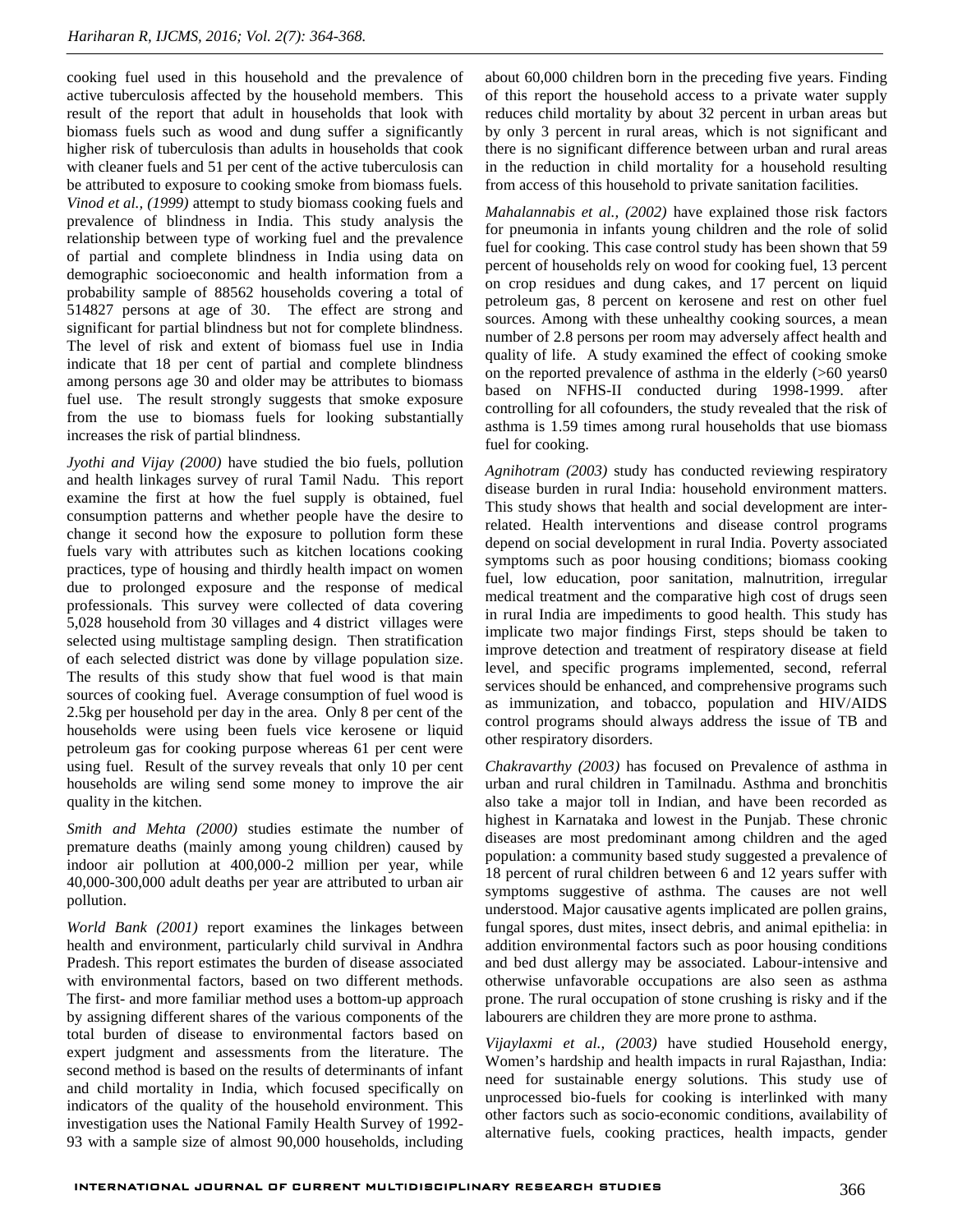equality and housing characteristics. This analysis were collected data only from the rural areas of Rajasthan, covering 6403 females and 5552 males from 1989 households in 13 villages. The results reveal that women undergo a lot of drudgery due to use of bio-fuels. They walk approximately 2.5 km to collect fuel-wood. About 50 hours per month per household are expended in fuel-wood collection and transportation. The use of kerosene for cooking is negligible in the area, because of unavailability more than non-affordability. The health impacts of the use of bio-fuels are quite high for adult women.

*Ahila (2005)* has conducted Household environment and health status a study in cuddalore district. This micro level study was collected 90 samples out of 90 households. The primary data relating to age, weight, height, educational background, economic features diseases and health care expenditure were collected for the (2004-2005). Finding of this study economic factors like wealth, income and expenditure have direct influence on household environment whereas expect education other demographic factors do not have significant influence. In case of diarrhea it is nearly 25 percent for children and 3 to 6 percent for adults.

*Viswanathan and Kavikumar (2005)* have observed that cooking towel use patterns in India 1983-2000. This study based on household level data on quantity consumed and expenditure incurred on a range of fuels used for cooking and lighting. The data was collected by the NSSO on a large sample of households in both rural and urban areas across all the geographical regions of India are every 5 years. This study covered 16 major states of India and includes both rural and urban house. The study uses data of all the major fuels used for cooking services such as firewood dung cake, coal, kerosene, gobar gas and LPG among these firewood, dung cake and coal have been categorized as dirty fuels and kerosene gobar gas and LPG are referred as clean fuels, this categorization is primarily based on the particulate and gaseous emissions these fuels emit upon combustion and the likely health impacts such emission would have on the individuals involved in cooking activities in the household.

*Sivasakthipriya (2005)* conducted her of this study on household environment and health with special reference to manalur village Cuddalore district. This study used by the stratified random sample comprising 84 low income, 6 middle income and 10 high incomes group households. The data relating to size, age, sex, source of monthly household income sanitation, food contamination and indoor air pollution. This study finding that the Low income group is mostly affects the indoor air pollution to uses of wood for cooking.

*Thomas et al., (2006)* reported that on average 14 per cent of households had (6month) usually or always present. When their mothers were cooking, this percentage increased to 18.3 per cent of households in the loudest wealth quinine paraffin stoves were burring in the lower wealth quintile homes on average four house per day, with the evening meal faking over half of this time to prepare. This study established that people spend on average two hours cooking indoors dosing both winter and summer. Consequently in such situations children

and women are exposed too much higher air polluter levels indoors them from outdoors sources.

*World Health Origination (2006)* study explained biomass uses have serious adverse consequences on health, environment, and on economics development. Concerning health, 1.3 million people die prematurely every year because of exposure to indoor air pollution from biomass-more than the annual deaths from malaria. In developing countries, only malnutrition, unprotected sex, and lack of clean water and sanitation are greater health threats. As for the environment, biomass use exacerbates land degradation and regional air pollution. Use of biomass through deforestation may lead to global warming effects through loss of carbon sink, as well as higher greenhouse gas emissions than other fuels. Finally, biomass use can also have negative effects on economic development, as valuable time and effect is devoted to fuel collection instead of education or income generation activities.

*Annette et al., (2008)* study was focused that the impact of the environment on health by country a meta- synthesis. This study estimate of the health impacts from the three major risk factors unsafe water, sanitation and hygiene, indoor air pollution from solid fuel use and outdoor air pollution. The result of this study show that in 23 countries, the disease burden from the two risk factors such as unsafe water, sanitation& hygiene and indoor air pollution from solid fuel use, alone accounts for more than one tenth of the country's total disease burden, amounting together to 3 million deaths globally.

*Rajkumar et al., (2008)* has conducted in an attempt to identify the impact of indoor air pollutants from fuel used for cooking on respiratory allergy in children Delhi in India. A total of 3,456 children were using biomass fuels for cooking and 68. 8 per cent were using liquid petroleum gas. The indoor levels of  $so<sub>2</sub>$ , and  $no<sub>2</sub>$  were significantly greater houses where the cooking was made on coal, wood, kerosene and cow dung cake. When compared to LP gas, asthma, rhinitis and upper respiratory tract infection was diagnosed in children from these homes, respiratory diseases including in the children could also be significantly associated with both types of cooking fuels.

The studies the reviewed above may give some insights to the researchers in the field of household environment and health status thereby to improve the same at large level.

## **CONCLUSION**

The health problem faced due to poor household environment is high and the Indian Tuberculosis prevalence of 138 per 100 000, while the world average is 59.7 per 100 000. India has a 30 per cent global Tuberculosis burden in India one person dies every minute from Tuberculosis. Due to household environment, the prevalence of partial or complete blindness increases dramatically with age, reaching 16 percent among 60-69 year olds and 23 percent among those over 70. The number of premature deaths that too among the young children caused by indoor air pollution is also witnessed. Asthma and bronchitis also take a major toll in Indian, and have been recorded as highest in Karnataka and lowest in the Punjab. The results reveal that women undergo a lot of drudgery due to use of biofuels. They walk approximately 2.5 km to collect fuel-wood. About 50 hours per month per household are expended in fuel wood collection and transportation.